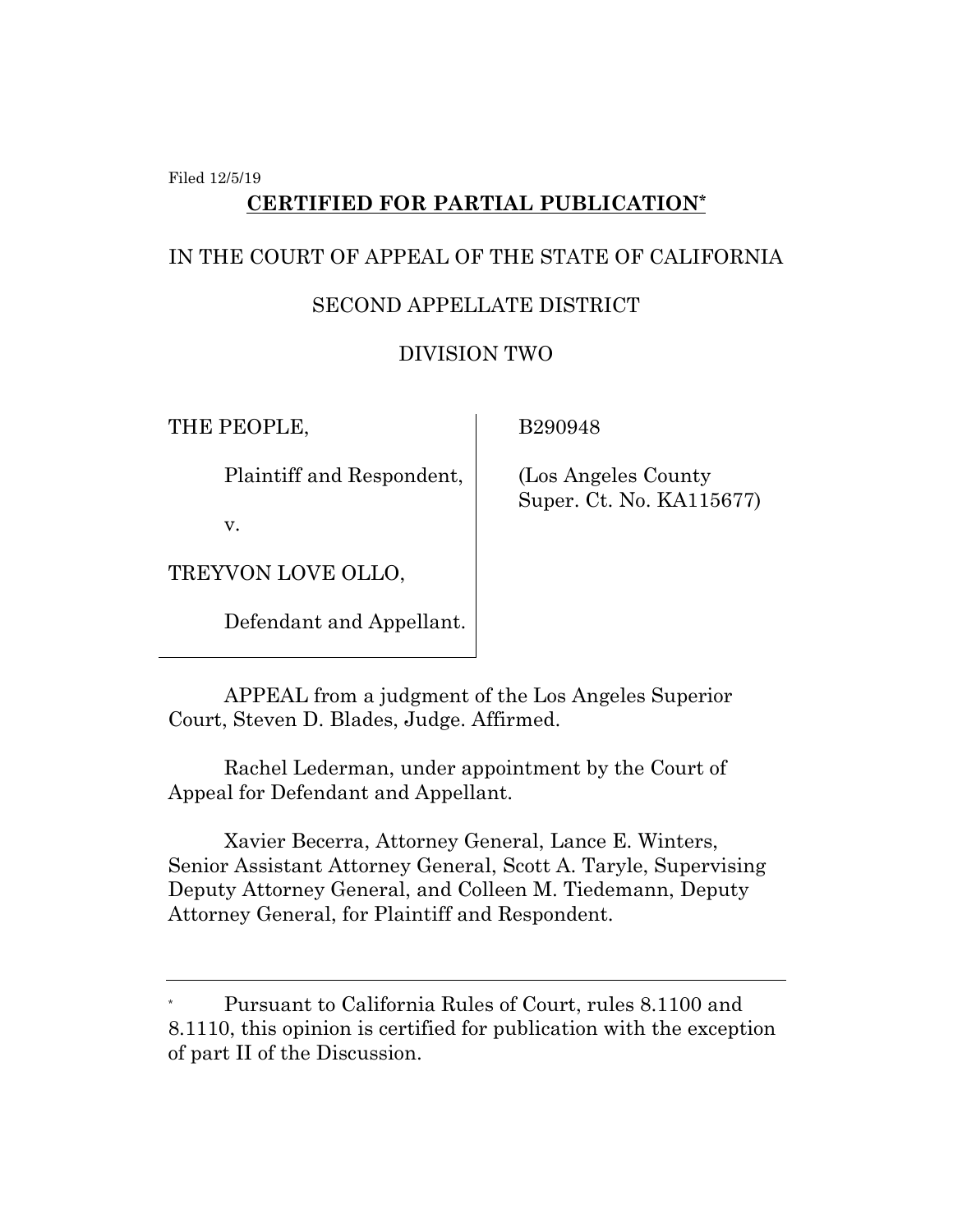#### \* \* \* \* \* \*

A criminal defendant furnishes controlled substances to another, who dies from ingesting those drugs. Is that defendant immune from criminal liability for personally inflicting great bodily injury upon the drug user by virtue of the user's voluntary ingestion of the drugs? The courts do not agree on how to answer this question: *People v. Martinez* (2014) 226 Cal.App.4th 1169 (*Martinez*) says "no," while *People v. Slough* (2017) 11 Cal.App.5th 419 (*Slough*) says "yes." We conclude that *Martinez* has the better argument. Because we also reject the sentencing challenges raised by the defendant in this case (in the unpublished portion of our decision), we affirm.

# **FACTS AND PROCEDURAL BACKGROUND**

#### **I. Facts**

In late June 2017, Treyvon Love Ollo (defendant), then 18 years old, invited his 16-year-old girlfriend Reina over to his house. He told her that he "ha[d] some coke that [he] got last night." Reina came over, and the couple retreated to defendant's bedroom and had sex.

Defendant then provided Reina with a white, powdery substance that he thought was cocaine, but which had a "[weird] smell." Reina cut the powder into lines using defendant's driver's license, and snorted it up her nose. She passed out within 30 minutes.

As it turns out, the white powdery substance was not cocaine. It was fentanyl. Like cocaine, fentanyl is a controlled substance, but one that is 50 to 100 times more potent than heroin.

Reina died from a fentanyl overdose later that night.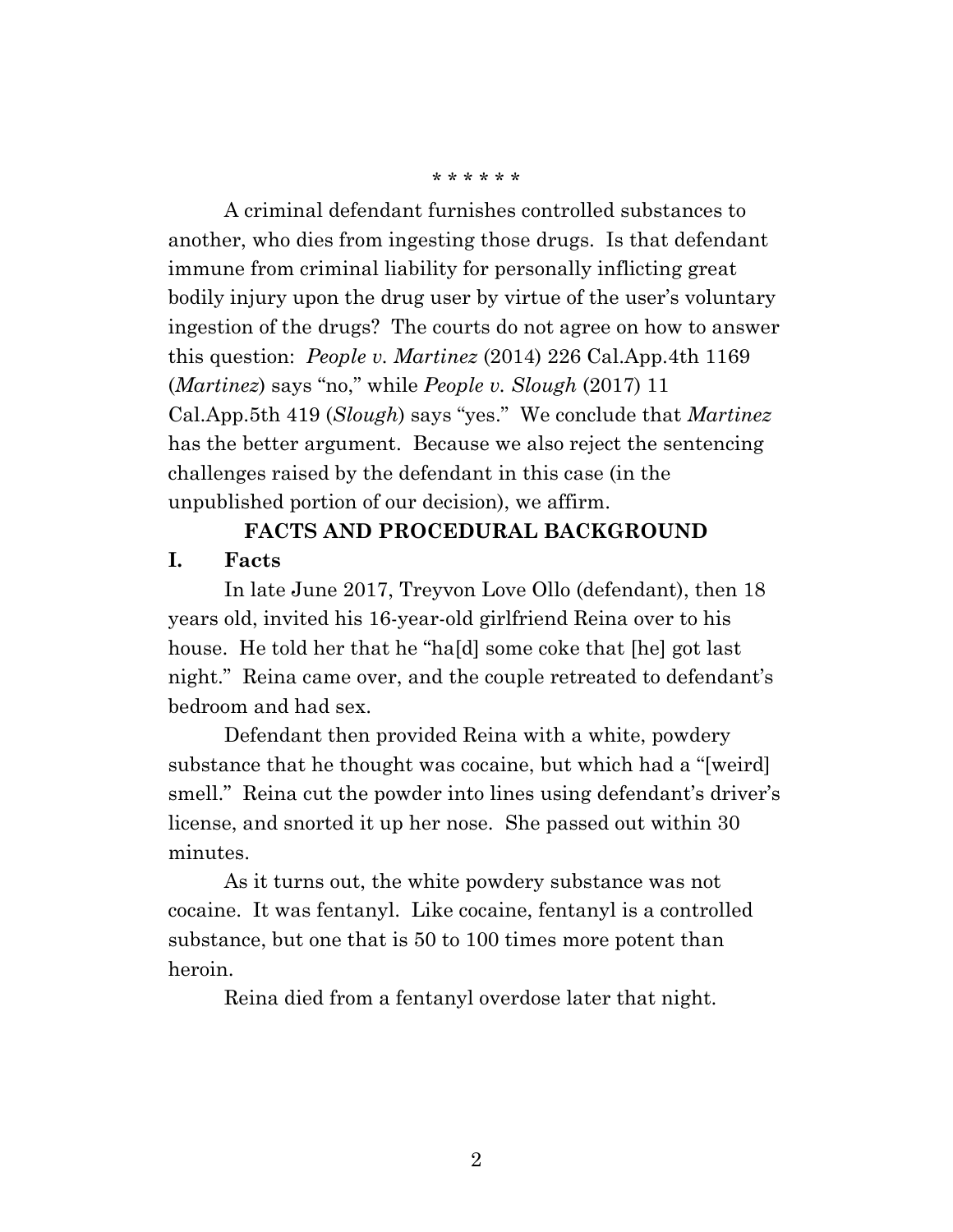When defendant awoke the next morning, he found her dead. At first, he tried to get a friend to help him put her corpse in an Uber to transport it to a hospital. However, when no one would agree to help, he called 911.

#### **II. Procedural Background**

The People charged defendant with the crime of furnishing, giving, or offering to furnish or give a controlled substance to a minor (Health & Saf. Code, § 11353). The People further alleged that defendant personally inflicted great bodily injury upon Reina (Pen. Code, § 12022.7, subd. (a)).**<sup>1</sup>**

The jury was instructed on two possible theories of criminal liability—namely, that defendant (1) furnished or gave drugs to Reina, and (2) offered to furnish or give drugs to Reina.

The jury found defendant guilty of furnishing or giving drugs to Reina, and found true the allegation that he had personally inflicted great bodily injury upon her.

The trial court sentenced defendant to 12 years in prison. On the furnishing count, the court imposed an upper-term sentence of nine years. To that, the court added another three years for the personal infliction enhancement. The court also imposed a \$300 restitution fine (§ 1202.4, subd. (b)), a \$30 criminal conviction assessment (Gov. Code, § 70373), and a \$40 court operations assessment  $(\S 1465.8, \text{subd. (a)(1)}).$ 

Defendant filed this timely appeal.

## **DISCUSSION**

### **I. Personal Infliction of Great Bodily Injury**

During the conference regarding jury instructions, defendant indicated his intention to argue, in closing, that

**<sup>1</sup>** All further statutory references are to the Penal Code unless otherwise indicated.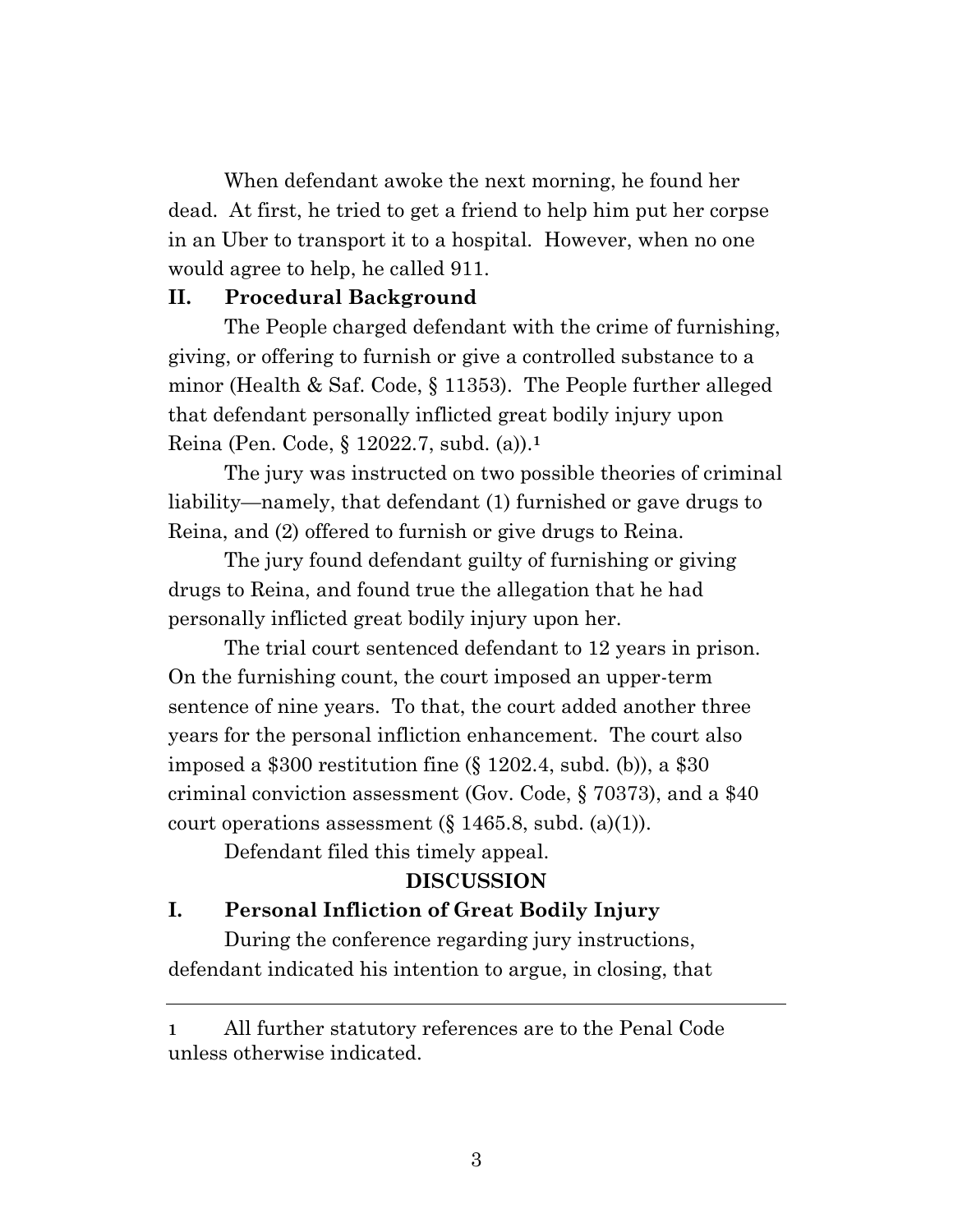Reina's voluntary ingestion of the drugs was an "intervening cause" that precluded his liability for personally inflicting great bodily injury upon her. The court ultimately ruled that this argument was "contrary to the law" and prohibited defendant from making it.

Although closing argument is a critical part of a criminal trial because it provides the parties with "the opportunity finally to marshal the evidence . . . before submission of the case to judgment" (*Herring v. New York* (1975) 422 U.S. 853, 862), trial courts enjoy "'great latitude'" in regulating the permissible scope of closing argument (*People v. Edwards* (2013) 57 Cal.4th 658, 743), and on that basis may preclude any argument that is contrary to the law (*People v. Baldwin* (1954) 42 Cal.2d 858, 871).

This case accordingly presents the question: Does a drug user's voluntary ingestion of drugs provided by a defendant, when those drugs result in an overdose or other injury, preclude a finding that the defendant personally inflicted great bodily injury under section 12022.7?

Because the answer to this question turns largely on the construction of section 12022.7, our review is de novo. (*People v. Superior Court (Sahlolbei)* (2017) 3 Cal.5th 230, 234.)

#### **A.** *Personal infliction and causation, generally*

Section 12022.7, subdivision (a) empowers a trial court to impose "an additional and consecutive" three-year prison term if a defendant "personally inflicts great bodily injury on any person other than an accomplice in the commission of a felony." (§ 12022.7, subd. (a).)

A defendant "personally inflicts" great bodily injury if he directly causes the injury—that is, if the defendant "himself" "actually" "inflicts the injury" by "directly perform[ing] the act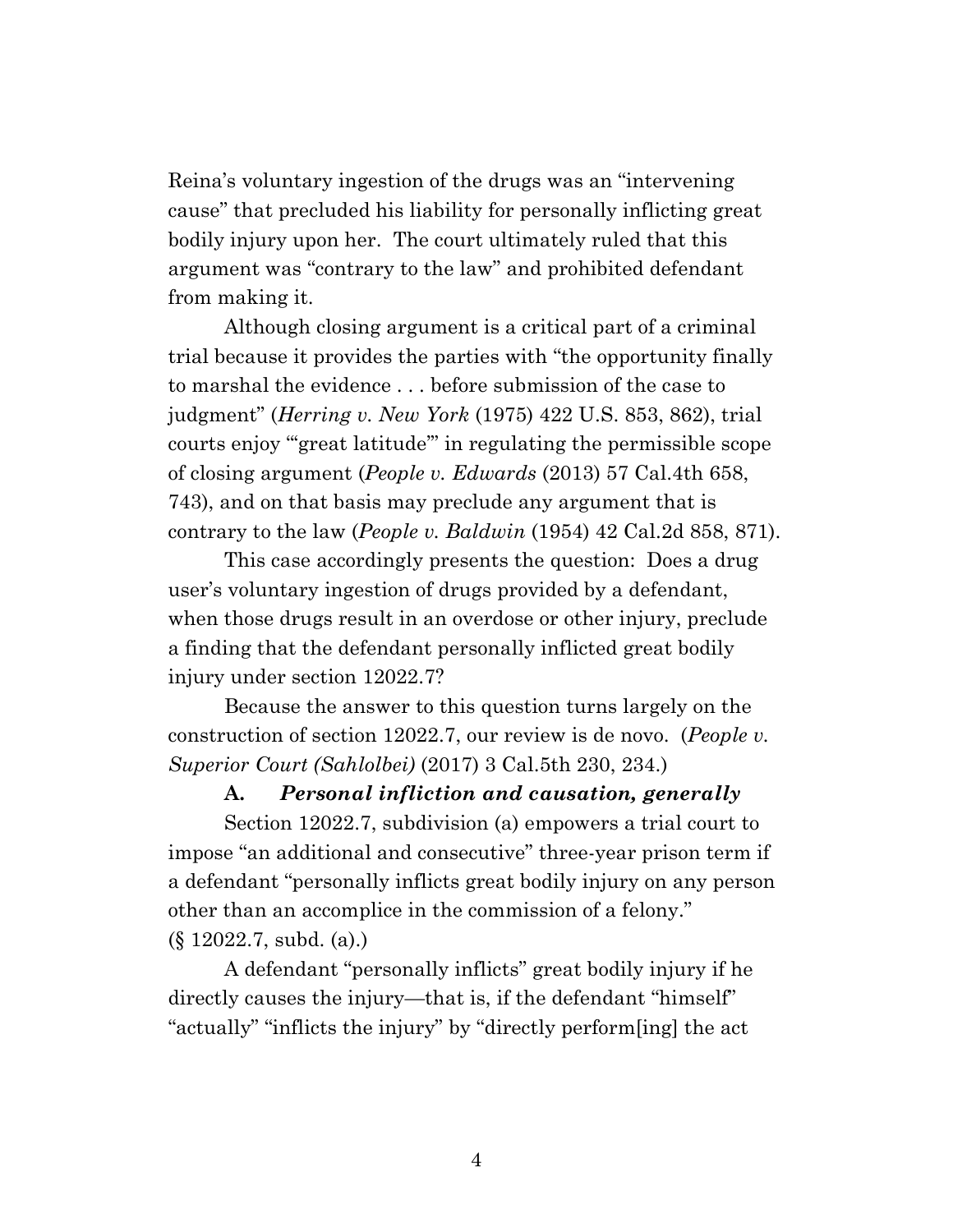that causes the physical injury." (*People v. Cole* (1982) 31 Cal.3d 568, 572-573, 579 (*Cole*); *People v. Modiri* (2006) 39 Cal.4th 481, 495 (*Modiri*) [requiring a "direct physical link between [defendant's] own act and the victim's injury"].) Under this definition, it is not enough to show that the defendant "proximately cause[d]" the great bodily injury—that is, it is not enough to show that the defendant's conduct was a "substantial factor contributing" to the injury because that conduct "set[] in motion the chain of events" that "natural[ly]" ripened into the injury. (*People v. Sanchez* (2001) 26 Cal.4th 834, 845; *People v. Rodriguez* (1999) 69 Cal.App.4th 341, 346-347 (*Rodriguez*); see also, *People v. Bland* (2002) 28 Cal.4th 313, 336 (*Bland*) ["Proximately causing and personally inflicting harm are two different things."].) It is also not enough to show that the defendant aided and abetted the person who directly caused the injury. (*Cole*, at p. 571.) Requiring this direct causal link furthers the enhancement's underlying purpose of imposing a greater penalty upon (and thereby deterring) persons who inflict such grievous injuries. (*People v. Guzman* (2000) 77 Cal.App.4th 761, 764 (*Guzman*) [direct causation requirement serves "the goal of deterring the infliction of great bodily injury"]; see also *Cole*, at p. 571; *People v. Ahmed* (2011) 53 Cal.4th 156, 162 [section 12022.7 aims to "punish more severely" those who engage in such conduct].)

At times, there can be more than one direct cause of a victim's great bodily injury. (*Modiri*, *supra*, 39 Cal.4th at p. 493 ["The term 'personally' . . . 'inflicts' . . . does not mean exclusive  $[ly] \dots$ "].) When the acts of more than one person combine to inflict great bodily injury, each of those persons has directly caused that injury and each has personally inflicted that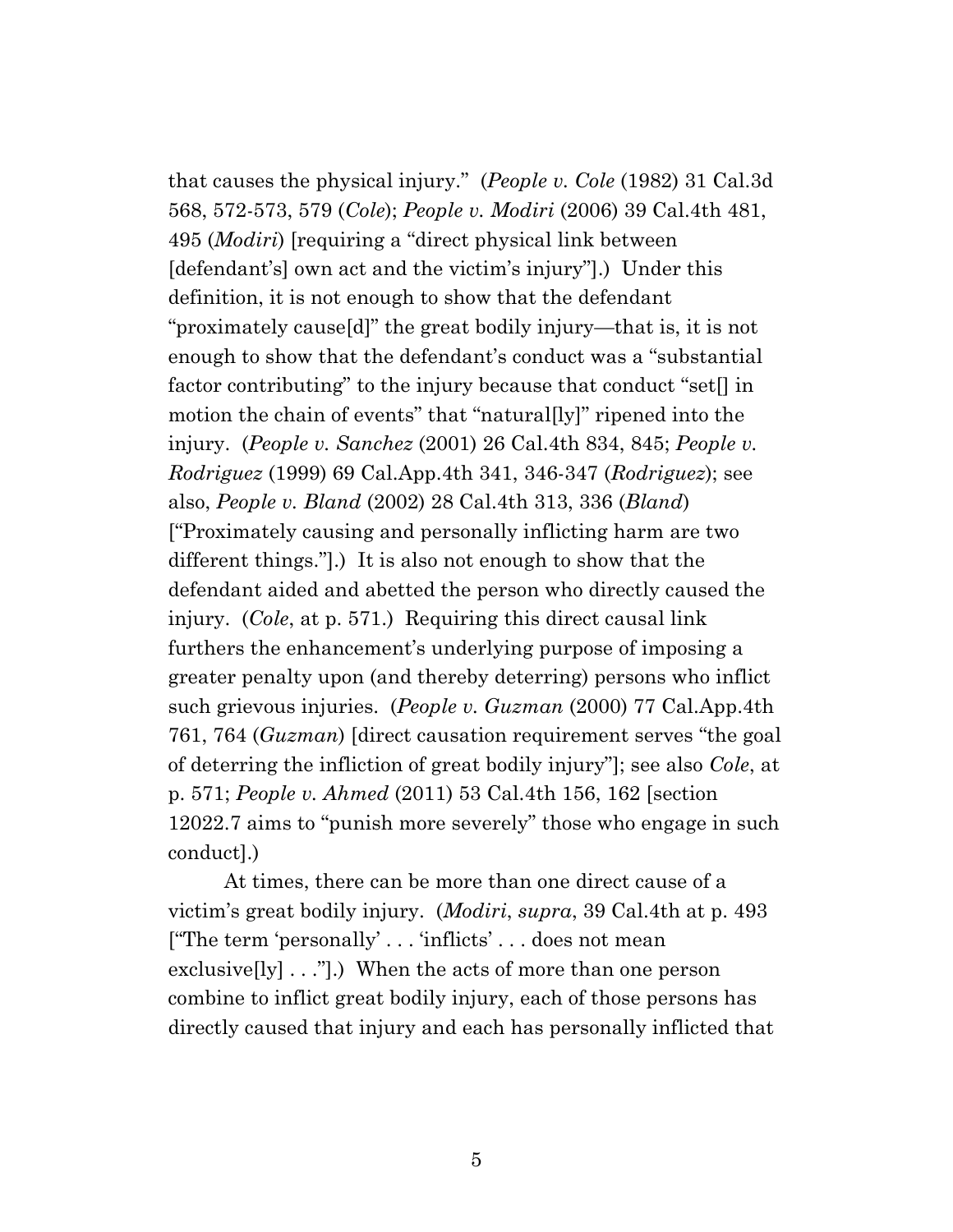injury. (E.g., *Modiri*, at p. 486 [multiple assailants engage in a "group attack"; each has personally inflicted great bodily injury]; *People v. Corona* (1989) 213 Cal.App.3d 589, 594 [same]; *Guzman*, *supra*, 77 Cal.App.4th at p. 764 [defendant, while intoxicated, turned vehicle into oncoming traffic and was struck by a third party; defendant personally inflicted great bodily injury]; cf. *People v. Valenzuela* (2010) 191 Cal.App.4th 316, 323 [causal mechanism for injury sustained as a result of collision of cars unknown; no personal infliction].) This is true, even when one of the persons contributing to the injury is the victim herself. (E.g., *People v. Elder* (2014) 227 Cal.App.4th 411, 420-421 [victim injured while "struggling and attempting to pull away [from]" defendant; defendant personally inflicted injury]; *People v. Dominick* (1986) 182 Cal.App.3d 1174, 1185, 1210-1211 [same]; cf. *Rodriguez*, *supra*, 69 Cal.App.4th at pp. 346, 351 [victim injured after hitting his head while trying to tackle the defendant; defendant did not personally inflict injury]; *People v. Jackson* (2000) 77 Cal.App.4th 574, 575-576, 580 [victim injured tripping over curb while walking away from the defendant; defendant did not personally inflict injury].) What is more, a defendant whose act is one of many concurrent direct causes of an injury is liable for personal infliction under section 12022.7 even if that injury is inflicted accidentally (*Guzman*, at p. 764) and even if the injury occurs days, weeks or even months after the defendant's act (*People v. Cross* (2008) 45 Cal.4th 58, 66, 68-69 (*Cross*) [defendant's act of engaging in sexual intercourse may be a direct cause of subsequent conception and pregnancy]).

#### **B.** *Personal infliction and causation, as applied*

Applying the above stated law, we conclude that a defendant's act of furnishing drugs and the user's voluntary act of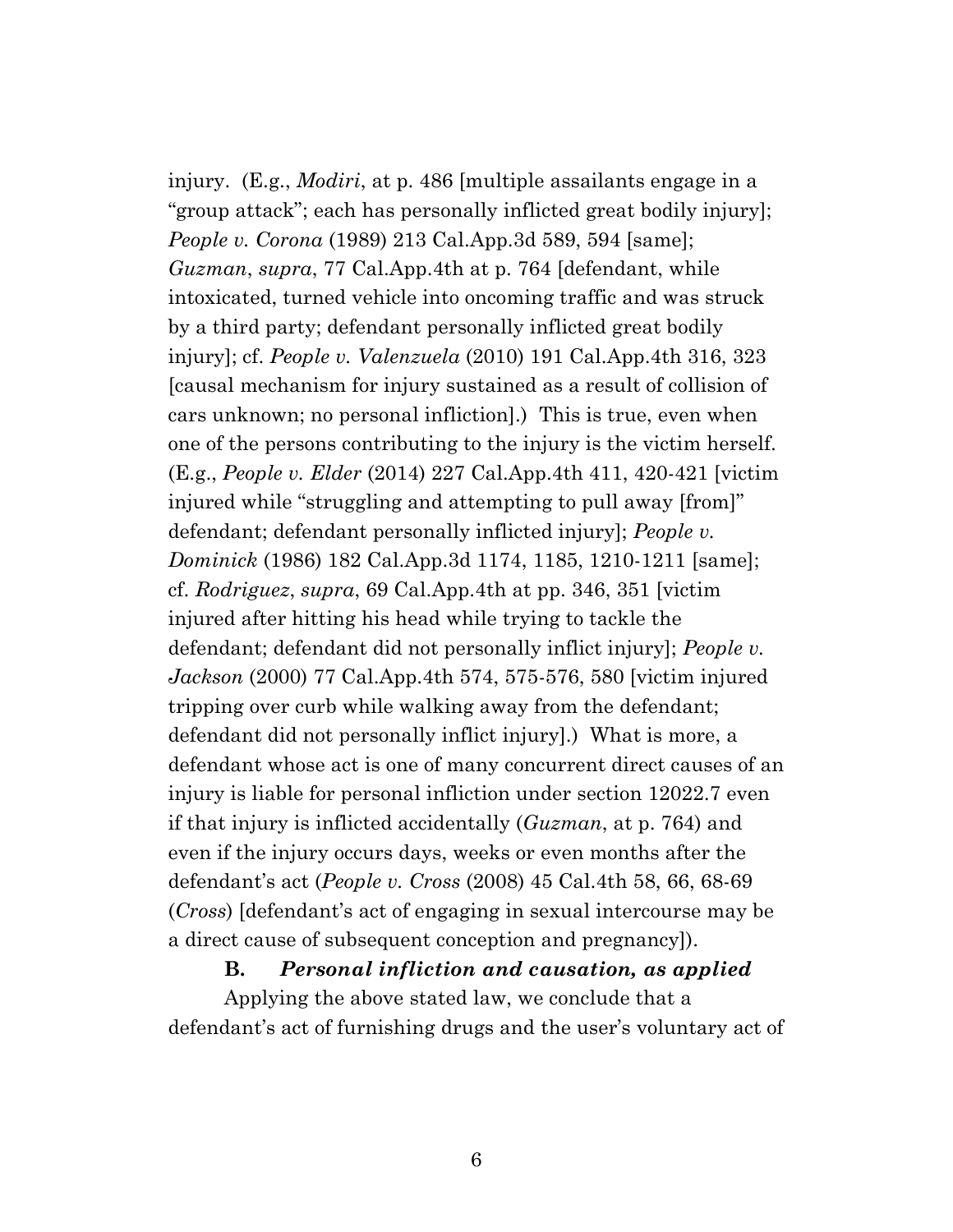ingesting them constitute concurrent direct causes, such that the defendant who so furnishes personally inflicts great bodily injury upon his victim when she subsequently dies from an overdose.

We reach this conclusion for three reasons. First, this conclusion is consistent with the precedent cited above, which holds that a defendant directly causes—and hence, personally inflicts—great bodily injury when his conduct, together with the victim's, accidentally produces that injury. *Martinez* came to the same conclusion with similar reasoning. (*Martinez*, *supra*, 226 Cal.App.4th at pp. 1184-1186.) Second, this conclusion is consistent with the purpose of section 12022.7 to punish (and hence deter) those defendants who themselves directly cause the injury; indeed, "[a] contrary [conclusion] would mean that those who" personally furnish drugs that cause a fatal overdose "would often evade enhanced punishment." (*Modiri*, *supra*, 39 Cal.4th at p. 486.) Lastly, this conclusion is consistent with the plain language of section 12022.7, subdivision (g), which spells out the specific crimes to which the personal infliction enhancement is inapplicable—namely, murder, manslaughter, or arson as defined in sections 451 or 452. Were we to conclude that a victim's voluntary ingestion of a drug furnished by another breaks the causal chain as a matter of law, we would effectively be adding the crime of furnishing controlled substances to subdivision (g)'s list. This we cannot do. (*Navellier v. Sletten* (2002) 29 Cal.4th 82, 92 ["no court has the '"power to rewrite [a] statute . . ."'"].)

In reaching this conclusion, we part ways with *Slough*. *Slough* purported to distinguish (and hence preserve) *Martinez*  on the ground that the defendant in *Slough* merely "handed off [the] drugs" to the victim, "went [his] separate way[]," and thus "played no part in [the victim's] ingestion of the drugs," while the

7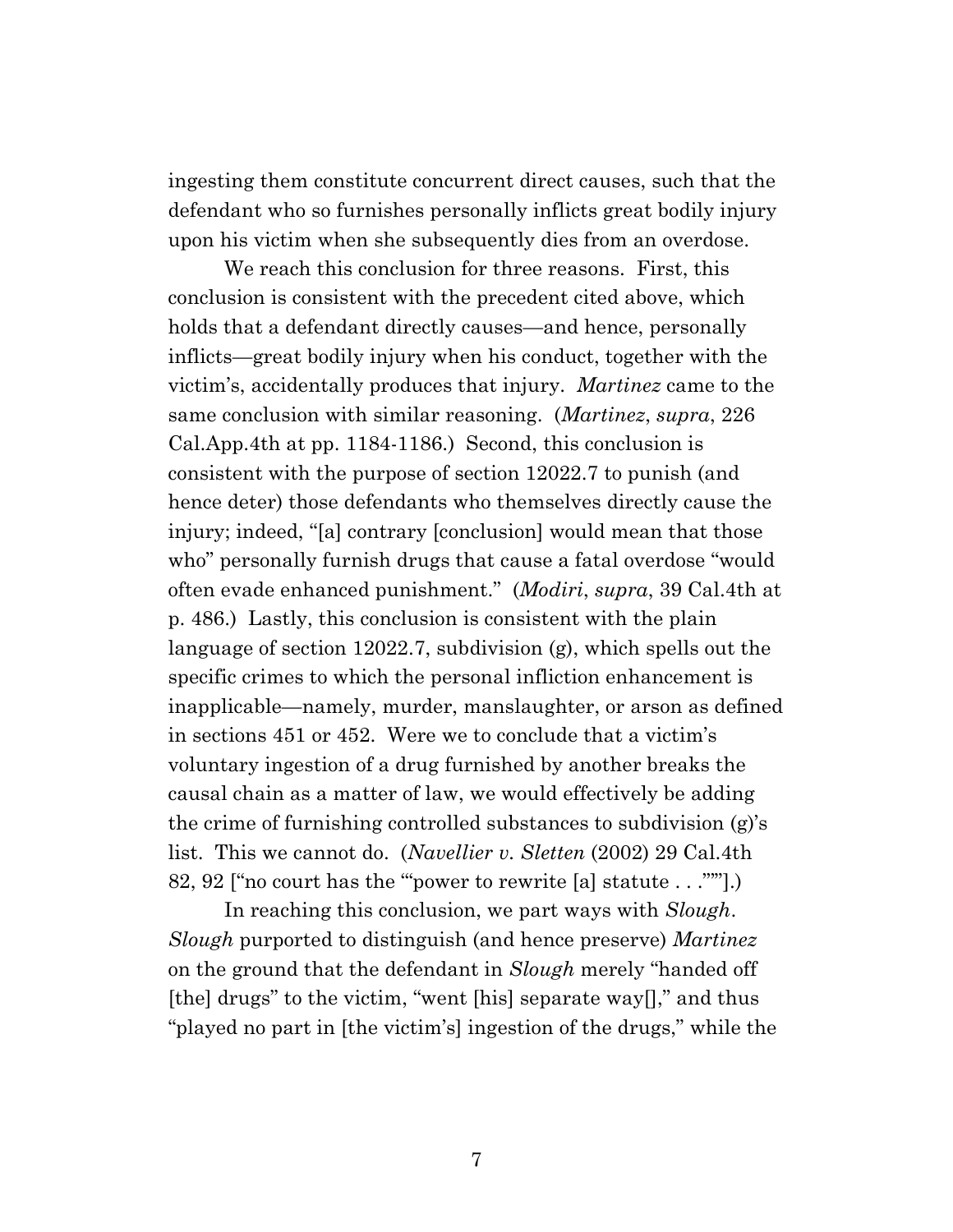defendant in *Martinez* both supplied the drugs and stuck around while the victim ingested them. (*Slough*, *supra*, 11 Cal.App.5th at p. 425.) Although it is possible to draw this factual distinction between *Slough* and *Martinez*, that distinction is not in our view analytically significant. As noted above, a concurrent direct cause of an injury remains such even if the act and injury are separated by time and space. (*Cross*, *supra*, 45 Cal.4th at pp. 66, 68-69.) By placing dispositive weight on the temporal and spatial distance between the defendant's conduct of furnishing and the victim's act of ingesting, *Slough* contravenes this principle of direct concurrent causation. *Slough* also effectively treats the victim's ingestion as an intervening or superseding cause (albeit an entirely foreseeable one). Because superseding cause is a concept relevant to proximate causation (e.g., *People v. Brady* (2005) 129 Cal.App.4th 1314, 1324-1325, 1328; *People v. Schmies* (1996) 44 Cal.App.4th 38, 49), it is irrelevant to the very different question of direct causation (*People v. Autry* (1995) 37 Cal.App.4th 351, 363 [it is improper to "label[] a concurrent cause as a superseding cause"]; see also, *Bland*, *supra*, 28 Cal.4th at p. 336). For much the same reason, we decline defendant's invitation to find other factual distinctions between this case and *Martinez*.

We recognize that our disagreement with *Slough* means that, under our holding, drug dealers are liable for additional prison time whenever the persons to whom they furnish drugs are subjected to great bodily injury due to their drug use. Policy makers may come to a different conclusion about whether this is a desirable result. However, our Legislature has—for now, at least—already weighed in by choosing not to declare this enhancement inapplicable to crimes related to the distribution of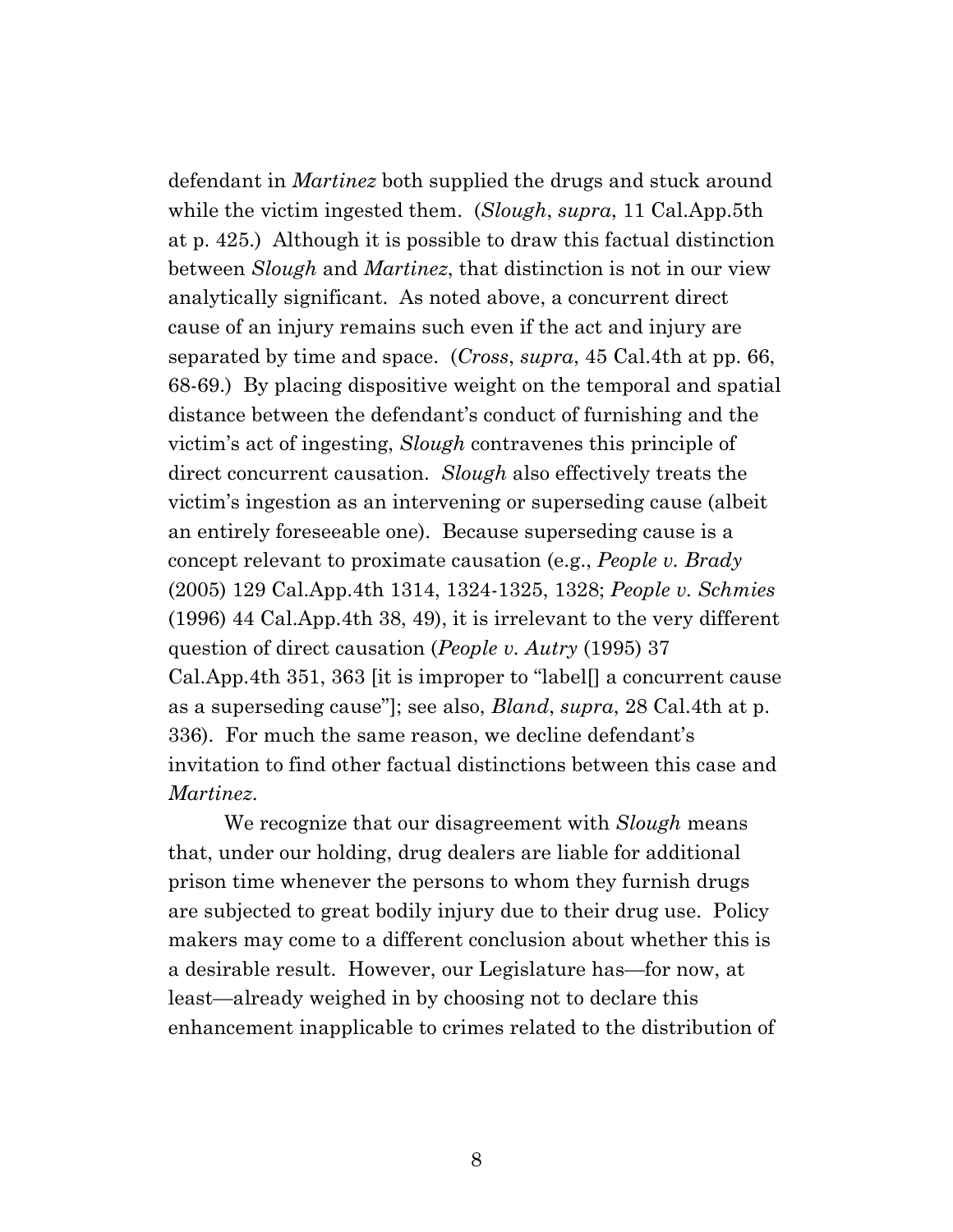controlled substances. (§ 12022.7, subd. (g).) We must defer to that legislative judgment.

Because the victim's voluntary ingestion of the drugs furnished by defendant did not absolve him of his direct causal role in her injury, the argument that it did is contrary to the law and was properly barred by the trial court.

#### **II. Sentencing Errors**

Defendant argues that the trial court erred in (1) imposing the upper-term sentence of nine years on the furnishing count based on impermissible factors, and (2) imposing the restitution fine and assessments without first holding an ability-to-pay hearing, in violation of *People v. Dueñas* (2019) 30 Cal.App.5th 1157 (*Dueñas*).

#### **A.** *Imposition of upper-term sentence*

The trial court imposed the upper-term sentence of nine years on the furnishing count, and justified this selection by citing six aggravating factors: (1) "[t]he crime involved great violence" insofar as the victim died, (2) the crime involved an underage victim, (3) defendant engaged in "despicable" behavior in enlisting a friend to put the victim's corpse in an Uber, (4) defendant "took advantage of the position of trust and confidence that the victim had in him," (5) defendant was on probation at the time of the crime, and (6) defendant's "prior performance on probation was not satisfactory."

Defendant argues that the court erred in relying upon the first three aggravating factors because the first factor is duplicative of the great bodily injury enhancement, the second is duplicative of an element of the underlying crime (namely, that the controlled substance was furnished to a minor), and the third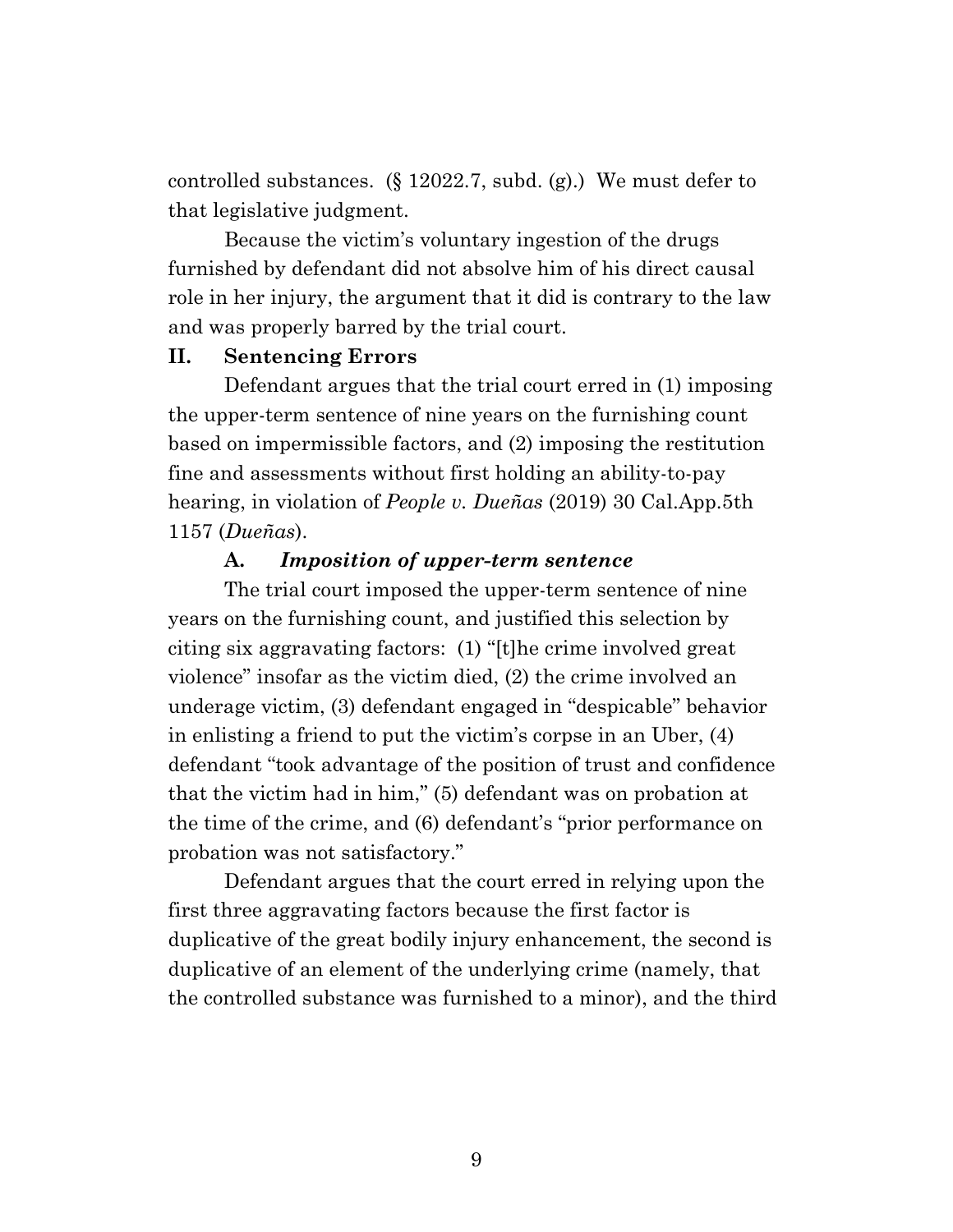is not a permissible aggravating factor under California Rules of Court, rule 4.421.

We reject defendant's argument for two reasons.

First, defendant cannot now object to the imposition of the upper term because he did not object to this "discretionary" "sentencing choice[]" before the trial court. (*People v. Scott* (1994) 9 Cal.4th 331, 356.)

Second, any error was not prejudicial. Defendant is correct that the trial court abused its discretion (1) in treating a fact underlying a sentencing enhancement and a fact constituting an element of the offense as aggravating factors (§ 1170, subd. (b); Cal. Rules of Court, rule 4.420(c), (d); *People v. Forster* (1994) 29 Cal.App.4th 1746, 1758), and  $(2)$  in treating a fact not enumerated in Rule 4.421 or any other statute as an aggravating factor (Cal. Rules of Court, rule 4.421(c)). (See generally, *People v. Sandoval* (2007) 41 Cal.4th 825, 847 [abuse of discretion review].) However, these errors with respect to the first three factors were not prejudicial because "a single factor in aggravation suffices to support an upper term" (*People v. Osband* (1996) 13 Cal.4th 622, 730; *People v. Coleman* (1989) 48 Cal.3d 112, 163) and the trial court relied on three other aggravating factors when imposing the upper term. Those other factors are supported by substantial evidence, as defendant's long-time friendship with Reina and their intimacy meant he occupied a "position of trust and confidence" with the victim that caused her not to question the safety of the drugs he furnished, he was on probation, and his admission to acquiring and offering drugs meant he was violating the law, such that his performance on probation was "not satisfactory." These other factors are also legally valid. (Cal. Rules of Court, rule 4.421(a)(11) [occupying a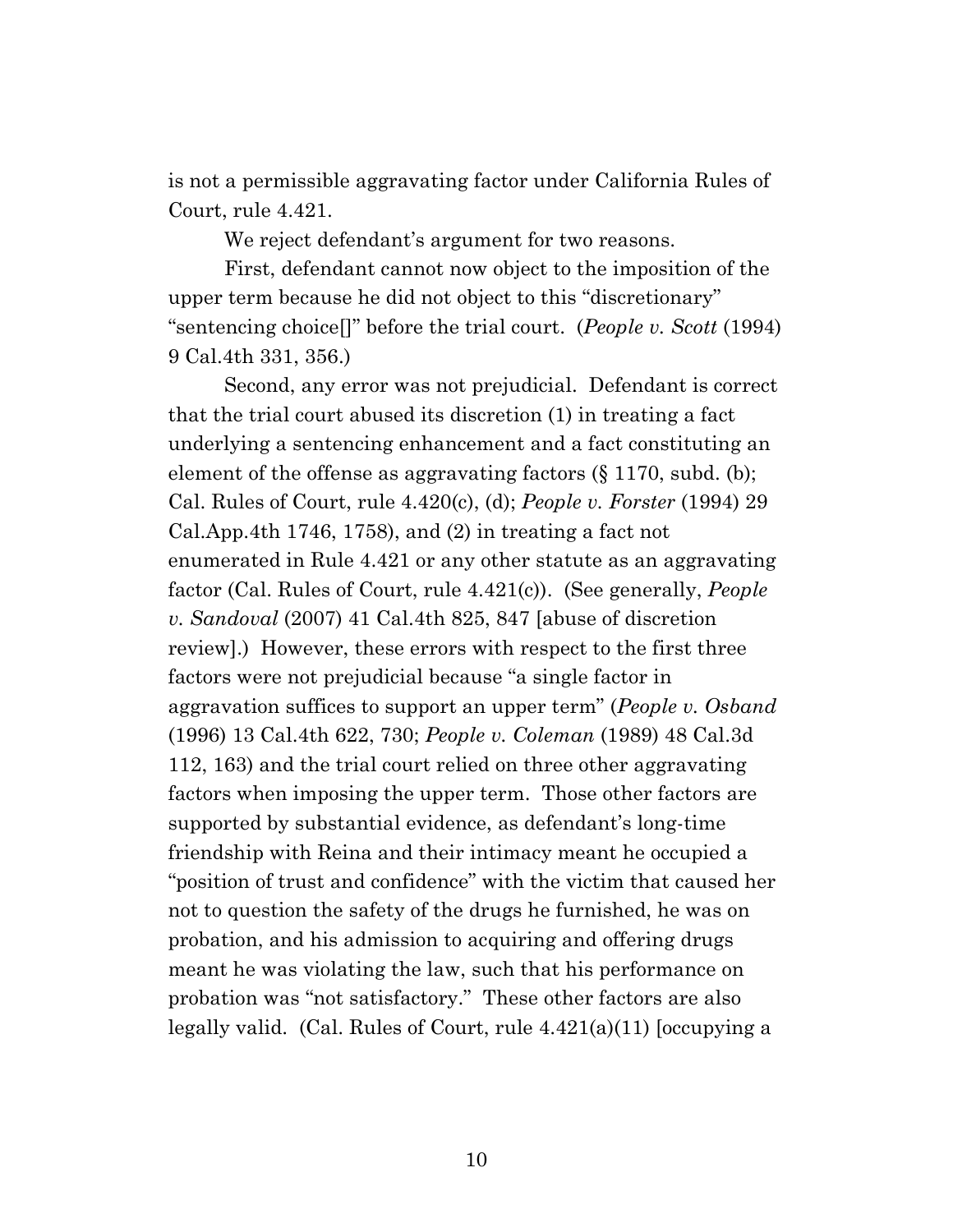position of trust], 4.421(b)(4) [being on probation], 4.421(b)(5) [unsatisfactory performance on probation].)

Defendant offers two further arguments. Citing *People v. Young* (1983) 146 Cal.App.3d 729, 734 and *People v. Moreno* (1982) 128 Cal.App.3d 103, defendant asserts that a trial court may only impose the upper term if his offense is "'distinctively worse'" than the ordinary commission of the offense. He is wrong. *Young* and *Moreno* do not support his position because they deal with whether a fact that is an element of an offense may sometimes be used as an aggravating factor; they do not speak to reliance on aggravating factors that are not subject to a "dual use." None of the last three factors the trial court cites are used elsewhere. Defendant next contends that his trial counsel was constitutionally ineffective. However, it is well settled that counsel is not ineffective for failing to make an argument that lacks merit. (*People v. Lucero* (2000) 23 Cal.4th 692, 732.) Because the trial court's imposition of an upper term sentence rested on three valid aggravating factors, and the trial court in no way indicated that its imposition of the upper term depended on any of the invalidated factors or on the totality of all six factors, any objection to the trial court's reliance on the invalid factors would have been meritless.

#### **B.** *Imposition of restitution fine and assessments*

Relying upon *Dueñas*, defendant contends that the trial court's imposition of the \$300 restitution fine and \$70 in assessments without an ability-to-pay hearing (1) violated due process and (2) constituted cruel and unusual punishment. These are constitutional questions that we review de novo. (*People v. Ramos* (1997) 15 Cal.4th 1133, 1154.)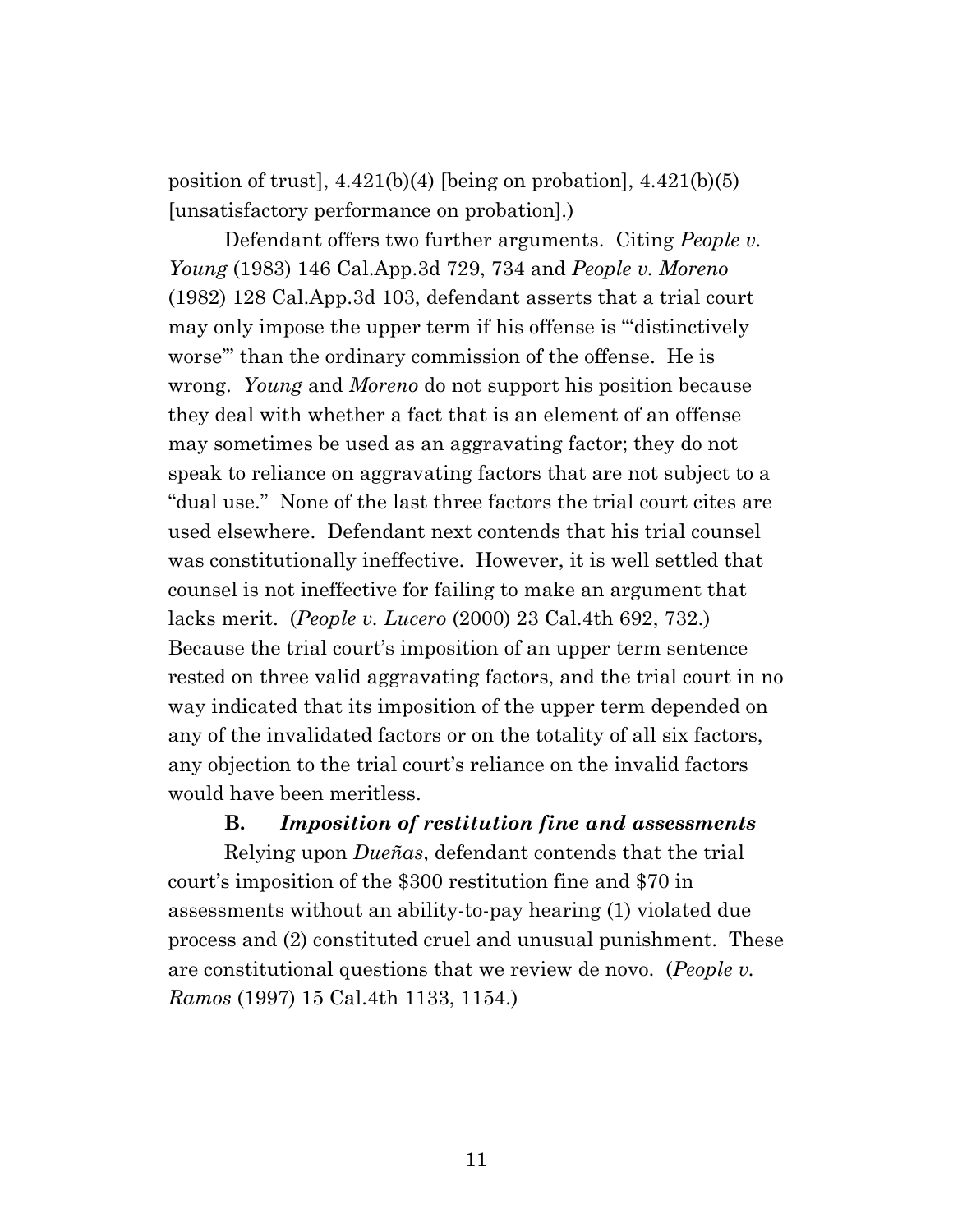We reject defendant's due process-based argument for two reasons. First, the sole basis for defendant's argument is *Dueñas*, *supra*, 30 Cal.App.5th 1157. However, we have rejected *Dueñas*'s reasoning. (See *People v. Hicks* (2019) 40 Cal.App.5th 320.) Second, even if *Dueñas* were good law, the trial court's failure to conduct an ability-to-pay hearing when imposing \$370 in monetary obligations was harmless because defendant will earn more than twice that amount as prison wages prior to his release. (Accord, *People v. Johnson* (2019) 35 Cal.App.5th 134, 139 ["The idea that [defendant] cannot afford to pay \$370 while serving an eight-year prison sentence is unsustainable."].)

We also reject defendant's argument that the \$370 in monetary obligations constitutes cruel and unusual punishment. Whether such an obligation is excessive for these purposes turns on whether it is "grossly disproportional to the gravity of [the] defendant's offense." (*United States v. Bajakajian* (1998) 524 U.S. 321, 334, superseded by statute on other grounds as stated in *United States v. Jose* (2001) 499 F.3d 105, 110.) Factors relevant to gross disproportionality include "(1) the defendant's culpability; (2) the relationship between the harm and the penalty; (3) the penalties imposed in similar statutes; and (4) the defendant's ability to pay. [Citations.]" (*People ex rel. Lockyer v. R.J. Reynolds Tobacco Co.* (2005) 37 Cal.4th 707, 728.) Under this standard, a defendant's ability to pay is *a* factor, not *the only* factor. (*Bajakajian*, at pp. 337-338.) Applying these factors, we conclude that the minimum monetary obligations totaling \$370 are not grossly disproportionate to his crime of furnishing a controlled substance to his 16-year-old girlfriend that resulted in her death from a drug overdose.